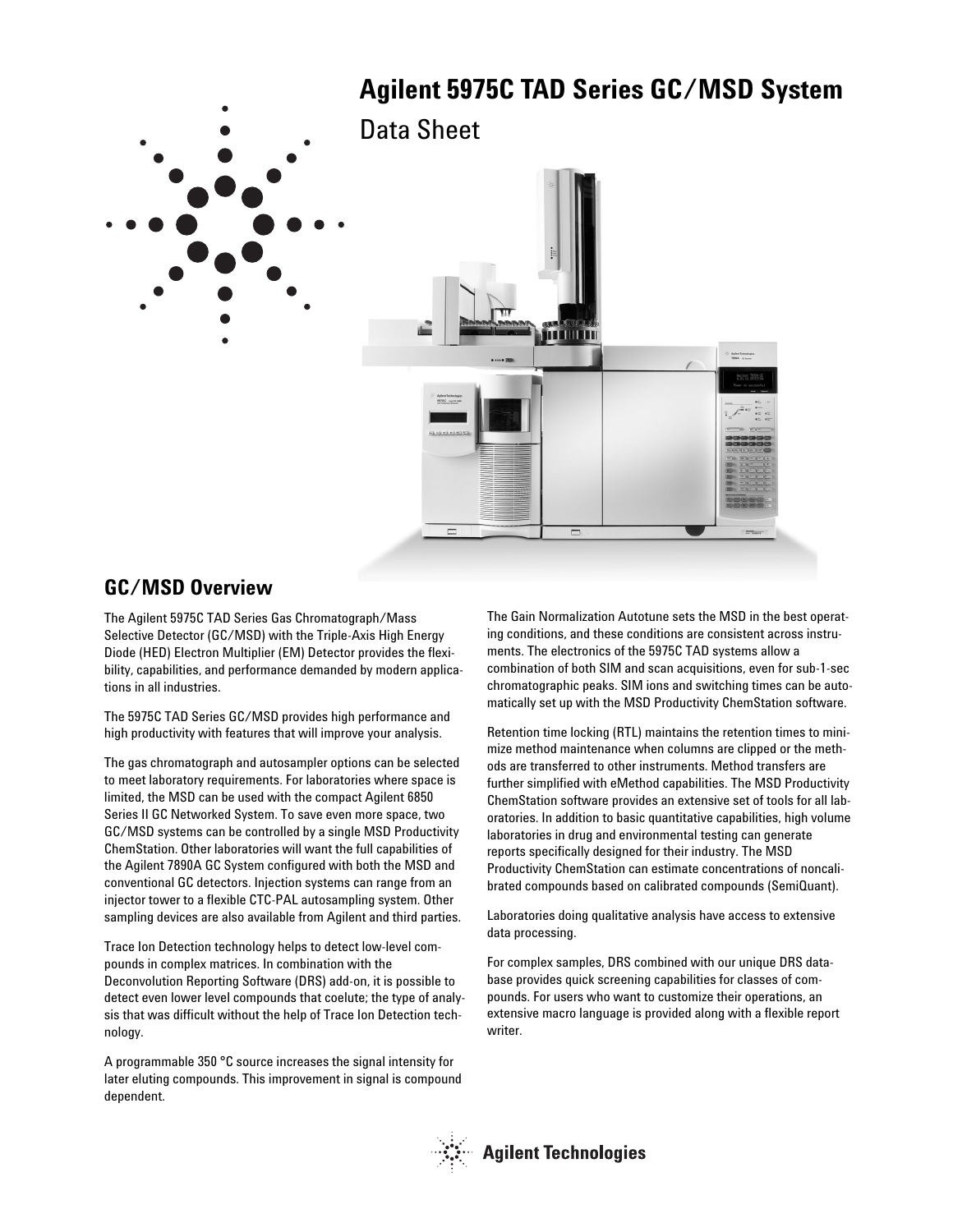The mass selective detector (MSD) can be configured for electron ionization (EI) or chemical ionization (CI). Chemical ionization has been made as routine as electron ionization with automatic setup, including tuning and reagent gas flow control.

The system can also run routine ammonia chemical ionization with an optional rough pump designed for corrosive chemicals.

Agilent GC/MSDs are known for their reliability, ruggedness, and long life. The Agilent 10-year use guarantee provides greater assurance for a low cost-of-ownership throughout its life.

The Agilent 5975C TAD Series MSD System features:

- Proven ruggedness and reliability
- SemiQuant for estimating concentrations of noncalibrated compounds
- Expanded qualitative analysis capabilities
- Inert electron ionization (EI) source for better performance on active compounds
- Higher sensitivity with the Triple-Axis High Energy Diode (HED) Electron Multiplier (EM) Detector
- Mass range up to 1050 u
- High performance SIM/Scan with automated SIM setup
- Mass stability plus better than 0.10 u over 48 hours
- Performance electronics for 12,500 u/s scan speed (8,000 u/s write-to-disk)
- DRS and RTL (optional)
- Compatible with Agilent Capillary Flow Technology for flexible, low dead volume and less active sites configuration
- Compatible with turn-top for the Agilent 7890A GC System and with flip-top inlet sealing system for Agilent 6890 and 6850 GC Systems
- Proprietary hyperbolic gold-coated quadrupole
- Heatable quadrupole to 200 °C
- Heatable ion source up to 350 °C
- Easy access to full ion optics
- Two-MS control per PC
- Four simultaneous signal acquisitions (up to two MS) per instument
- Intelligent sequencing for samples
- eMethods for simple method transfer
- Compatibility with many third party sampling devices
- Auto CI for full automation of CI reagent gas and source tuning
- Choice of oil-free mechanical pumps (optional)
- Ten-year use guarantee

### **Agilent 5975C TAD Series MSD System Specifications**

#### **Mass Spectrometer**

| Mode (standard)                                       | EI                                                                                                                                               |
|-------------------------------------------------------|--------------------------------------------------------------------------------------------------------------------------------------------------|
| Modes (optional)                                      | PCI, NCI, and EI acquisition with CI<br>source                                                                                                   |
| El ion source type                                    | Noncoated inert El source                                                                                                                        |
| Sources                                               | El source provided with all<br>systems; CI source for PCI, NCI,<br>and El added to CI systems<br>Low gauss accessory available for<br>light ions |
| Ionization energy                                     | 5-241.5 eV                                                                                                                                       |
| Ionization current                                    | $0 - 315 \mu A$                                                                                                                                  |
| CI gases                                              | Dual gas inlet                                                                                                                                   |
| <b>Filaments</b>                                      | Dual for El, single for Cl                                                                                                                       |
| <b>Transfer line temperature</b>                      | 100-350 °C                                                                                                                                       |
| Ion source temperature                                | 150–350 °C                                                                                                                                       |
| Quadrupole temperature                                | 106-200 °C                                                                                                                                       |
| Mass filter                                           | Monolithic hyperbolic quadrupole                                                                                                                 |
| Mass filter protection                                | Entrance lens                                                                                                                                    |
| Minimum mass                                          | 1.6 u                                                                                                                                            |
| Maximum mass                                          | 1050u                                                                                                                                            |
| <b>Mass resolution</b>                                | Unit mass adjustable by tune                                                                                                                     |
| Mass axis stability                                   | Better than 0.10 u/48 h                                                                                                                          |
| Detector                                              | Triple-Axis Detector with long life<br>EM                                                                                                        |
| Dynamic range (electronic)                            | 10e6                                                                                                                                             |
| Scan rate (electronic)                                | Up to 12,500 u/s                                                                                                                                 |
| Write-to-disk                                         | Up to 8,000 u/s                                                                                                                                  |
| SIM                                                   | 60 ions $\times$ 100 groups                                                                                                                      |
| Pumping system                                        | 65 L/s for the diffusion pump and<br>71 L/s or 260 L/s turbomolecular<br>pump with 2.5 m <sup>3</sup> /hr mechanical<br>pump                     |
| Maximum recommended                                   | 1.5 mL/min (diffusion)                                                                                                                           |
| analytical gas flow, mL/min                           | 2 mL/min (standard turbo)<br>4 mL/min (performance turbo)                                                                                        |
| Recommended maximum<br>sustained column flow<br>to MS | 3.0 mL/min (diffusion)<br>5.0 mL/min (standard turbo)<br>15.0 mL/min (performance turbo)                                                         |
| Instrument control                                    | Data system and local user<br>interface                                                                                                          |
| Maintenance access                                    | Source, filaments, lenses, mass<br>filter, and detector on removable<br>plate                                                                    |
| Maintenance scheduling                                | Early maintenance feedback (EMF)                                                                                                                 |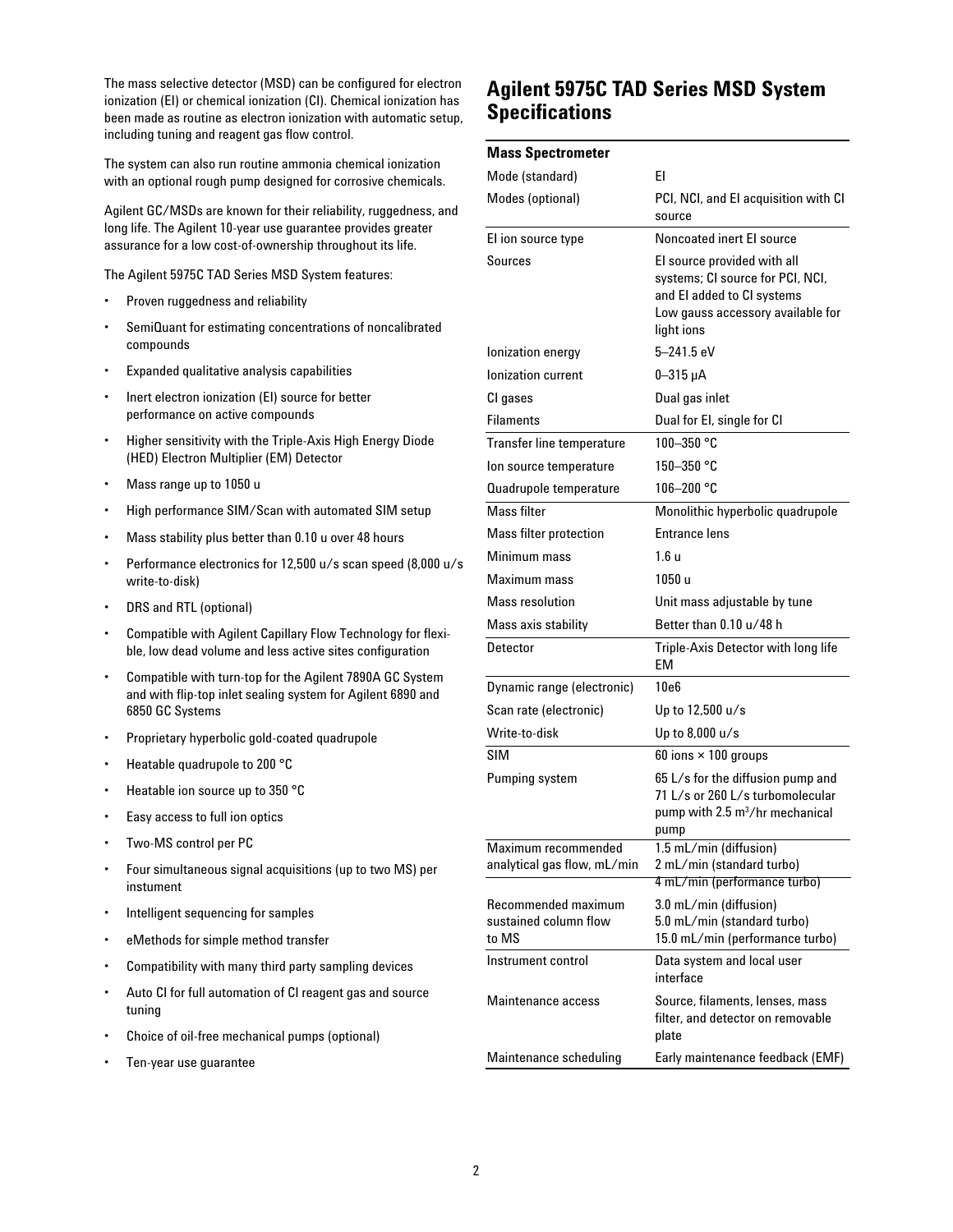| <b>Gas Chromatograph</b>         |                                                                                                                                                                                             |
|----------------------------------|---------------------------------------------------------------------------------------------------------------------------------------------------------------------------------------------|
| Gas chromatograph                | Agilent 7890A, 6850, or 6890GC<br>Systems                                                                                                                                                   |
| Autosampler                      | Agilent 7693, 7683, G2880A (6850<br>GC only) CombiPAL, 7697 or<br>G1888A and so forth                                                                                                       |
| Liner replacement                | Compatible with turn-top system<br>standard with 7890A GC or optional<br>flip-top inlet sealing system for<br>6850 and 6890 GC Systems                                                      |
| Injector                         | Split-splitless (standard), others<br>available                                                                                                                                             |
| Oven temperature                 | Ambient $+4 - 450$ °C (6890 and<br>7890A GC)<br>Ambient +5 - 350 °C (6850)                                                                                                                  |
| Oven ramps/plateaus              | 6/7 for 6850 and 6890<br>20/21 for 7890A GC with negative<br>ramps allowed                                                                                                                  |
| <b>Carrier gases</b>             | Helium and hydrogen (nitrogen and<br>argon for GC detectors)                                                                                                                                |
| Electronic pneumatic control     | Auto pressure regulation for<br>(EPC) split/splitless, septum purge                                                                                                                         |
| Carrier gas control modes        | Constant pressure and flow modes,<br>pressure and flow programmable                                                                                                                         |
| Pressure range                   | 0-100 psi (standard), 0-150 psi<br>(optional) with 0.01 psi resolution,<br>pressure and temperature-<br>corrected for the 6850 and the 6890<br>and 0.001 psi resolution for the<br>7890A GC |
| Retention-time locking           | RTL-ready                                                                                                                                                                                   |
| Flow control                     | Compatible with optional capillary<br>flow device controller                                                                                                                                |
| <b>Data System</b>               |                                                                                                                                                                                             |
| Software                         | <b>MSD Productivity ChemStation</b><br>MassHunter software for data<br>analysis (optional)                                                                                                  |
| Simultaneous MS and GC           | Four signals of GC detector data<br>and up to two MS (SIM scan)<br>data acquisitions                                                                                                        |
| SIM/Scan                         | Automated SIM setup and<br>synchronous SIM/scan operation                                                                                                                                   |
| lonization mode                  | Autotunes El, PCI, NCI                                                                                                                                                                      |
| <b>Chemical ionization setup</b> | Electronic mass flow control of<br>reagent gases                                                                                                                                            |
| High-mass confirmation           | Verification test kit (optional)                                                                                                                                                            |
| <b>Application autotunes</b>     | One-click autotune for BFB, DFTPP                                                                                                                                                           |
| <b>Quantitation setup</b>        | Automated                                                                                                                                                                                   |
| <b>Application reports</b>       | Environmental, drugs of abuse,<br>aromatics in gasoline                                                                                                                                     |
| File import/export               | Sequence file/quant and custom<br>report                                                                                                                                                    |
| Customization                    | Macro language, report writer                                                                                                                                                               |
| Spectral libraries (optional)    | NIST, Wiley/NIST, Pfleger-Mauer<br>Drug, Stan Pesticide                                                                                                                                     |
| <b>Spectral DRS and RTL</b>      | Pesticides and endocrine disrupter<br>databases (optional), volatiles,                                                                                                                      |

|                               | Positive List, forensic toxicology,<br>environment Metabolmics (Fiehn<br>method), semi-volatiles. Solvents,<br><b>Flavors and user contributed</b><br>libraries |
|-------------------------------|-----------------------------------------------------------------------------------------------------------------------------------------------------------------|
| Security                      | Password and audit trail                                                                                                                                        |
| 21CFR11 Compliance            | Optional G1732BA MSD Security<br><b>ChemStation available</b>                                                                                                   |
| Multivariate Analysis         | <b>Optional Mass Profiler</b><br>Professional available                                                                                                         |
| Other capabilities (optional) | Deconvolution linked with RTL<br>database                                                                                                                       |
| Support life                  | Ten-year use quarantee                                                                                                                                          |

### **Installation Checkout Specifications**

All tests are performed using an autosampler, split-splitless injector and an Agilent HP-5MS 30 m × 0.25 mm, 0.25 µm column, using helium as the carrier gas. All scan determinations use continuous linear scanning across the entire mass range. Noise selection, peak integration, and RMS S/N<sup>1</sup> calculations are performed by automated macro. Specifications are not comparable to these using different conditions. All CI specifications are applicable only to the performance turbo molecular pump system. The system will exceed the following specifications at installation:

| El scan S/N            | <b>600:1</b> S/N for turbo molecular pump<br>system and 200:1 S/N for diffusion pump<br>system will be given by 1-µL injection of<br>1-pg/uL (100:1 for 6850/5975C bundle)<br>OFN <sup>2</sup> standard scanning from 50 to 300 u at<br>nominal 272 u ion. |
|------------------------|------------------------------------------------------------------------------------------------------------------------------------------------------------------------------------------------------------------------------------------------------------|
| PCI scan S/N (Methane) | 125:1 S/N will be given by 1-µL injection of<br>$100$ -pg/uL BZP <sup>3</sup> standard scanning from<br>80 to 230 u at nominal 183 u ion.                                                                                                                  |
| NCI scan S/N (Methane) | <b>600:1</b> S/N will be given by 2-uL injection of<br>100 fg/uL OFN standard scanning from 50<br>to 300 u at nominal 272 u ion.                                                                                                                           |

# **Other Performance Specifications4**

| EI SIM IDL <sup>5</sup>                                                 | 24fg IDL (statistically delivered at 99%<br>confidence level from the area precision<br>(<8% RSD <sup>6</sup> ) from eight sequential splitless<br>injection using autosampler) for turbo mol-<br>ecular pump system will be given by 1-uL<br>injection of 100-fg/uL OFN standard at<br>nominal 272 u ion. |
|-------------------------------------------------------------------------|------------------------------------------------------------------------------------------------------------------------------------------------------------------------------------------------------------------------------------------------------------------------------------------------------------|
| PCI SIM S/N (Methane)                                                   | <b>10:1</b> S/N will be given by 1-µL injection<br>of 20-fg/uL BZP standard at nominal<br>183 u ion.                                                                                                                                                                                                       |
| NCI SIM S/N (Methane)                                                   | 10:1 S/N will be given by 1-µL injection of<br>1-fg/uL OFN standard at nominal 272 u ion.                                                                                                                                                                                                                  |
| PCI scan S/N (Ammonia)<br><sup>1</sup> Root Mean Square Signal-to-Noise | 500:1 S/N will be given by 1-µL injection of<br>100-pg/uL BZP standard scanning from 80<br>to 230 u at nominal 183 u ion.                                                                                                                                                                                  |

2 Octafluoronaphthalene

3 Benzophenone

4 Other Performance Specifications are not confirmed at installation

6 Relative Standard Deviation

PCBs, toxicology, hazardous chemicals, indoor air toxics, Japan

<sup>5</sup> IDL : Instrument Detection Limit